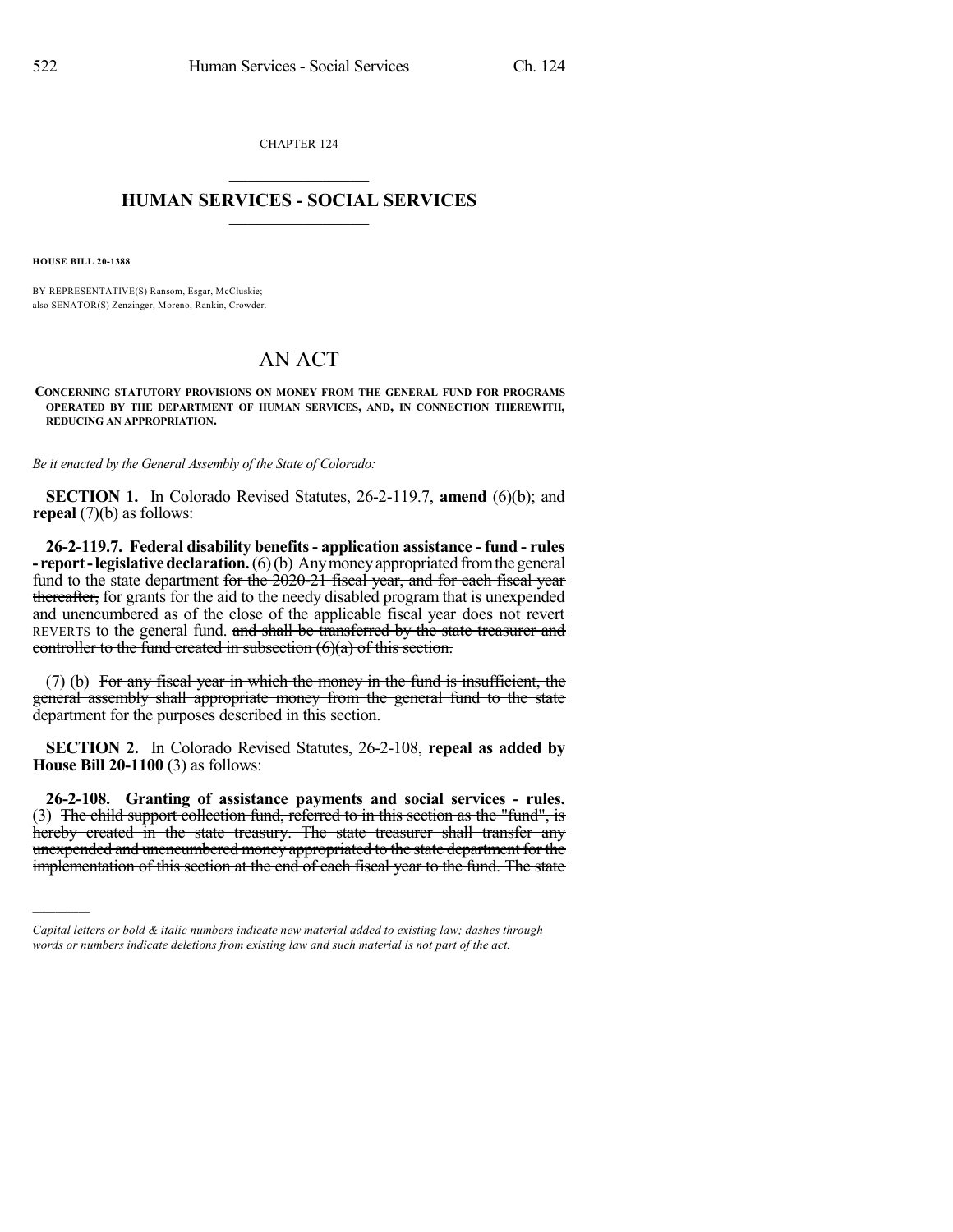treasurer shall credit all interest and income derived from the deposit and investment of money in the fund to the fund. Subject to annual appropriation by the general assembly, the state department may expend money from the fund for the implementation of this section.

**SECTION 3.** In Colorado Revised Statutes, 26-6.9-102, **amend** (4)(b); and **repeal** (4)(a) as follows:

**26-6.9-102. Child care services and substance use disorder treatment pilot program - created - purposes - eligibility - evaluation - funding - rules.**  $(4)$  (a) For each of the  $2019-20$ ,  $2020-21$ , and  $2021-22$  fiscal years, the general assembly shall appropriate five hundred thousand dollars from the general fund to the state department to implement the pilot program described in this article 6.9. Anymoneyappropriated forthe pilot programin the 2019-20 or 2020-21 fiscal year that remains unexpended and unencumbered at the end of either fiscal year is further appropriated to the state department for the following fiscal year for purposes of the pilot program. The state treasurer shall transfer any money that is unexpended and unencumbered at the end of the 2021-22 fiscal year to the high-risk families cash fund, created in section 27-80-119. Such money does not revert to the general fund.

(b) The state department may use a portion of the  $ANY$  money annually appropriated for the pilot program to pay the direct and indirect costs incurred to administer the pilot program, not to exceed ten percent of the annual appropriation.

**SECTION 4.** In Colorado Revised Statutes, 27-80-123, **repeal** (3) as follows:

**27-80-123. High-risk families cash fund - creation - services provided definition - report.** (3) (a) The state treasurershall transfer to the fund any money appropriated by the general assembly for the "Children and Youth Mental Health Treatment Act", pursuant to article 67 of this title 27, and for the treatment of pregnant women pursuant to section 25.5-5-309, that remains unencumbered and unexpended at the end of each fiscal year. Such money does not revert to the general fund.

(b) The state treasurer shall transfer to the fund any money appropriated by the general assembly for the "Increasing Access to Effective Substance Use Disorder Services Act", pursuant to section 27-80-107.5, that remains unencumbered and unexpended at the end of the second year of the two-fiscal-year spending authority. Such money does not revert to the general fund.

**SECTION 5. Appropriation - adjustments to 2020 long bill.** (1) To implement this act, appropriations made in the annual general appropriation act for the 2020-21 state fiscal year to the department of human services for use by adult assistance programs are adjusted as follows:

(a) The general fund appropriation for administration is decreased by \$165,149, and the related FTE is decreased by 0.1 FTE; and

(b) The general fund appropriation for the disability benefits application assistance program is decreased by \$3,589,850.